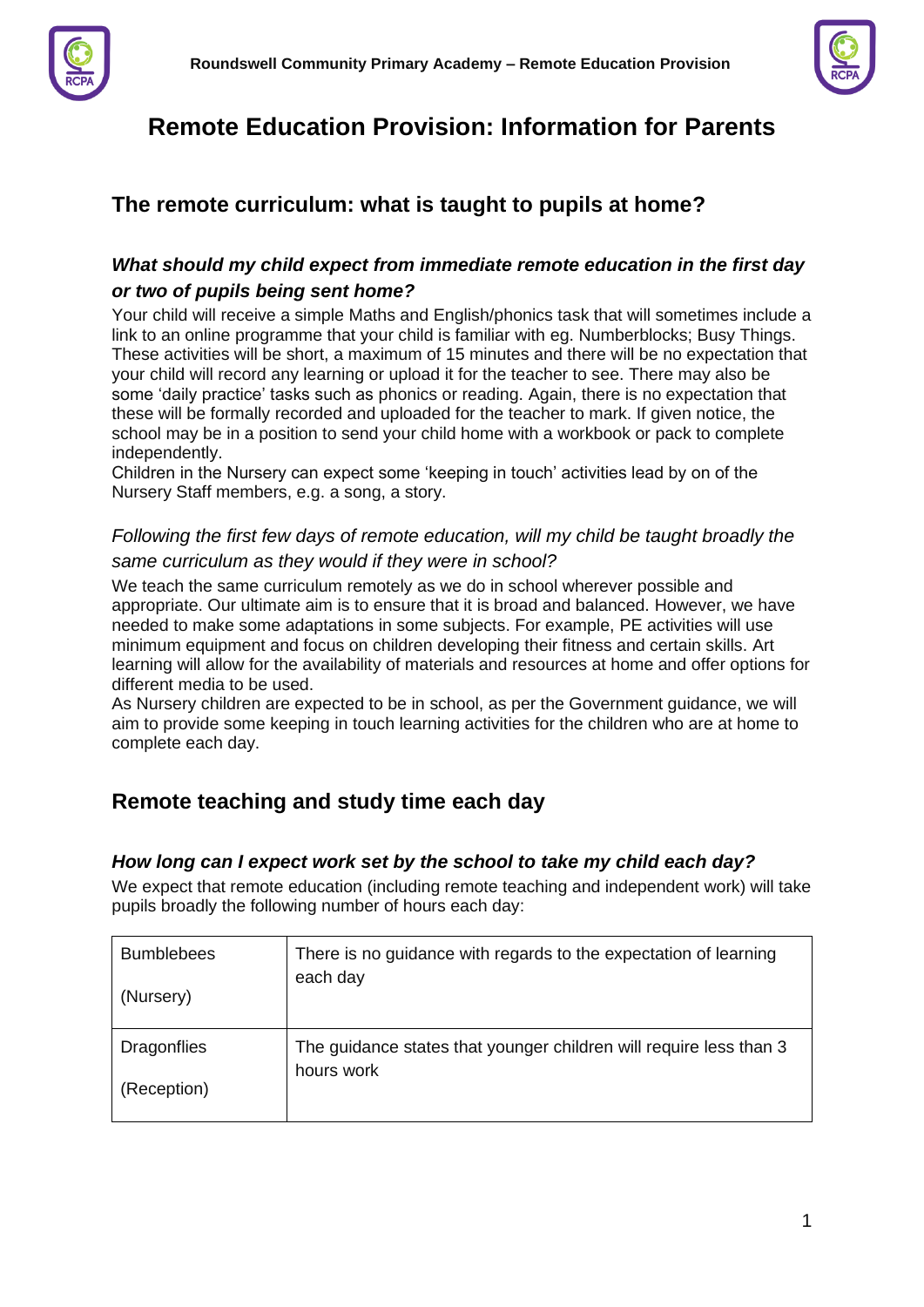

## **Accessing remote education**

### *How will my child access any online remote education you are providing?*

The children will access provision for online learning through the use of Tapestry, the school website and a number of online programs. There will be a move to MS365 in the future, but Tapestry will be used during the crossover period. It is a familiar platform to all children and parents in the EYFS that enables teachers to post their teaching videos and upload activities; it provides a form of communication between teachers and parents and allows feedback to be given to pupils. The school has subscribed to a number of educational sites and pupils have their own personal log in details for each e.g. Busy Things, Education City. These sites enable the teacher to track the progress of their pupils and are used to consolidate and reinforce the learning.

## *If my child does not have digital or online access at home, how will you support them to access remote education?*

We recognise that some pupils may not have suitable online access at home. We take the following approaches to support those pupils to access remote education:

- We will issue or lend laptops or a Surface Go to pupils who are disadvantaged and/or have no access to a device. Parents are emaill the school outlining their needs and this is used to assess which families are in greatest need. These families will be contacted on an individual basis and a device provided. If you believe you qualify for a device but have not had communication from school, please contact us via the school office.
- We will issue or lend devices that enable an internet connection (for example, routers or dongles) to pupils who are disadvantaged and/or have disruption to their internet connection. Parents are asked to email the school outlining the problems they are encountering and this is used to assess which families are in greatest need. If you believe you are entitled to such a device but have not had communication from school, please contact us via the school office.
- Documents will be offered for delivery/collection from the school. In the case of a bubble being locked down, all children will be provided with a Work book to record some learning. Certain daily practices e.g. phonics, will be expected to be completed in these books. For some families, paper copies of the work will be provided if access to technology is limited. It is an expectation that all books and work completed will be handed in once the children return – it forms a vital part of the evidence required for Teacher Assessment and also enables us to monitor the effectiveness of the remote education provision.

## *How will my child be taught remotely?*

We use a combination of the following approaches to teach pupils remotely:

Our remote teaching approaches consist of:

- live teaching (online lessons)
- recorded teaching (e.g. Oak National Academy lessons, video/audio recordings made by teachers)
- printed paper packs produced by teachers (e.g. workbooks, worksheets)
- reading books for pupils to have at home
- commercially available websites supporting the teaching of specific subjects or areas, including video clips or sequences
- internet research activities (although this style of teaching will be kept to a minimum)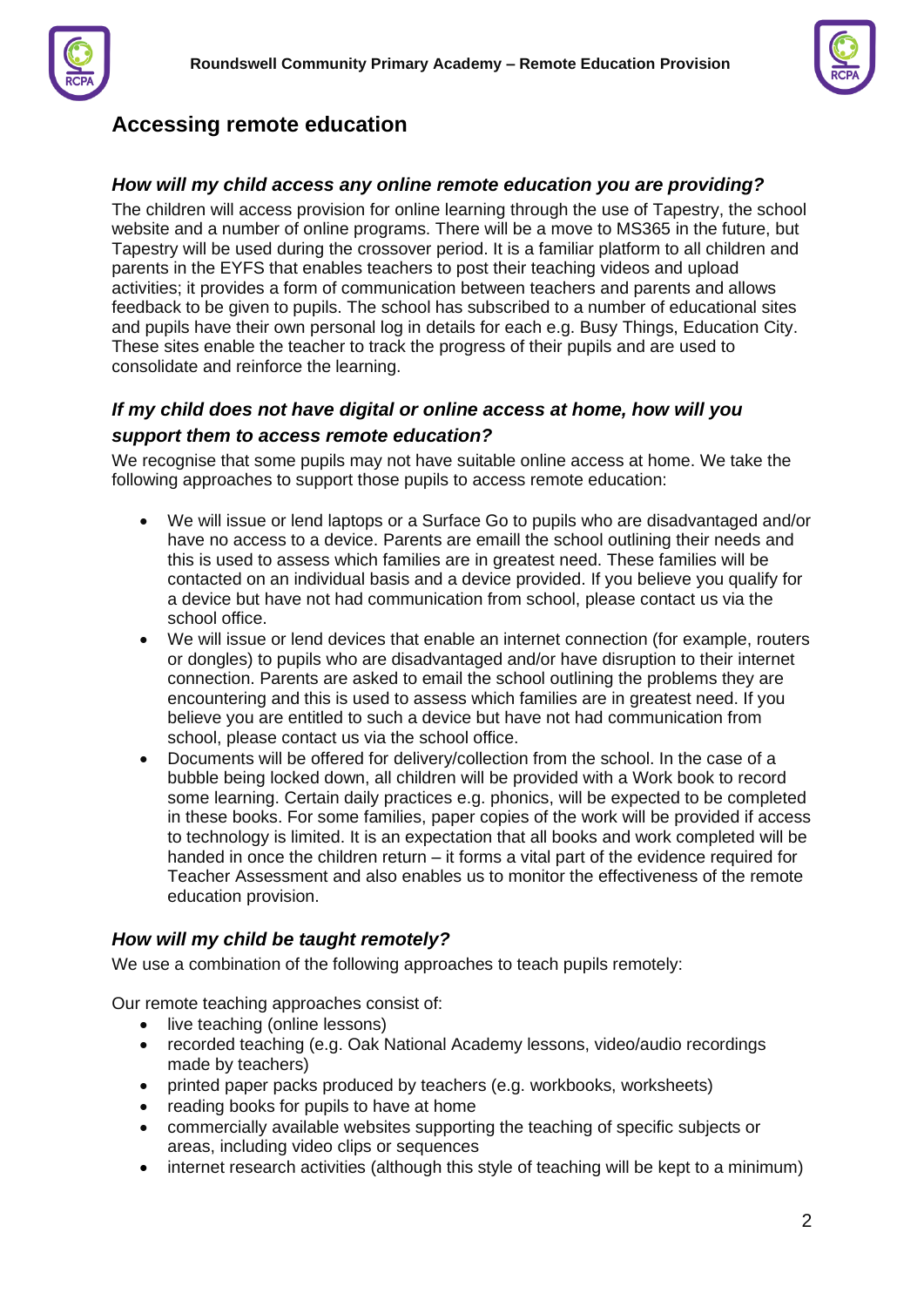



### **Subject Specific Teaching and Learning:**

#### **English**

**Writing**: Teachers will provide pre-recorded input videos where applicable. Guidance will be provided on completion of the activities and Teacher modelling will be used. We also recommend that you read to them daily, in order to immerse them in text.

Daily upload of completed work is expected, Class Teachers will acknowledge work with once a week deeper feedback.

**Phonics**: where appropriate in Nursery and Reception, teachers will provide short prerecorded videos for inputs and may direct pupils to particular websites relevant to the specific skill to practise and embed the learning.

#### **Maths**

Teachers will provide a teaching video via a short pre-made video / PowerPoint / Numberblocks for an input and will direct children to particular activities. In addition, practical problem-solving activities will be set when suited to the learning objective. Feedback will be provided at least once a week.

#### **Knowledge of the World / Topic**

Teachers will provide type observations, presentations and/or short pre-recorded videos for inputs into the session. Children will submit: photos, voice notes or videos of their outcomes, and receive brief feedback once a week.

In some instances, children will be provided with templates for recording work. In addition, where appropriate, photos of practical work/activities will be requested and subsequently submitted by the children.

#### **Expressive Art and Design**

Teachers will provide suggestions for Art activities that can be completed using resources that may be available from home.

In addition, where appropriate, photos of practical work/activities will be requested and subsequently submitted by the children. Brief feedback will be given to pupils at least once a week, if appropriate.

#### **Physical**

PE activities will be set to encourage children to learn or master skills taught. Children will be directed to an assortment of dance, yoga, mindfulness and sport specific activities which will provide variety and focus on the whole body and mind.

Due to the age of your children, other than Maths, English and Phonics, we may refer to the other subjects when setting learning under the umbrella term of 'Topic'.

## **Engagement and feedback**

## *What are your expectations for my child's engagement and the support that we as parents and carers should provide at home?*

Pupils should:

- Be contactable during the school day although pupils are not expected to be in front of a device the entire time
- Where possible, complete work to the deadline set by teachers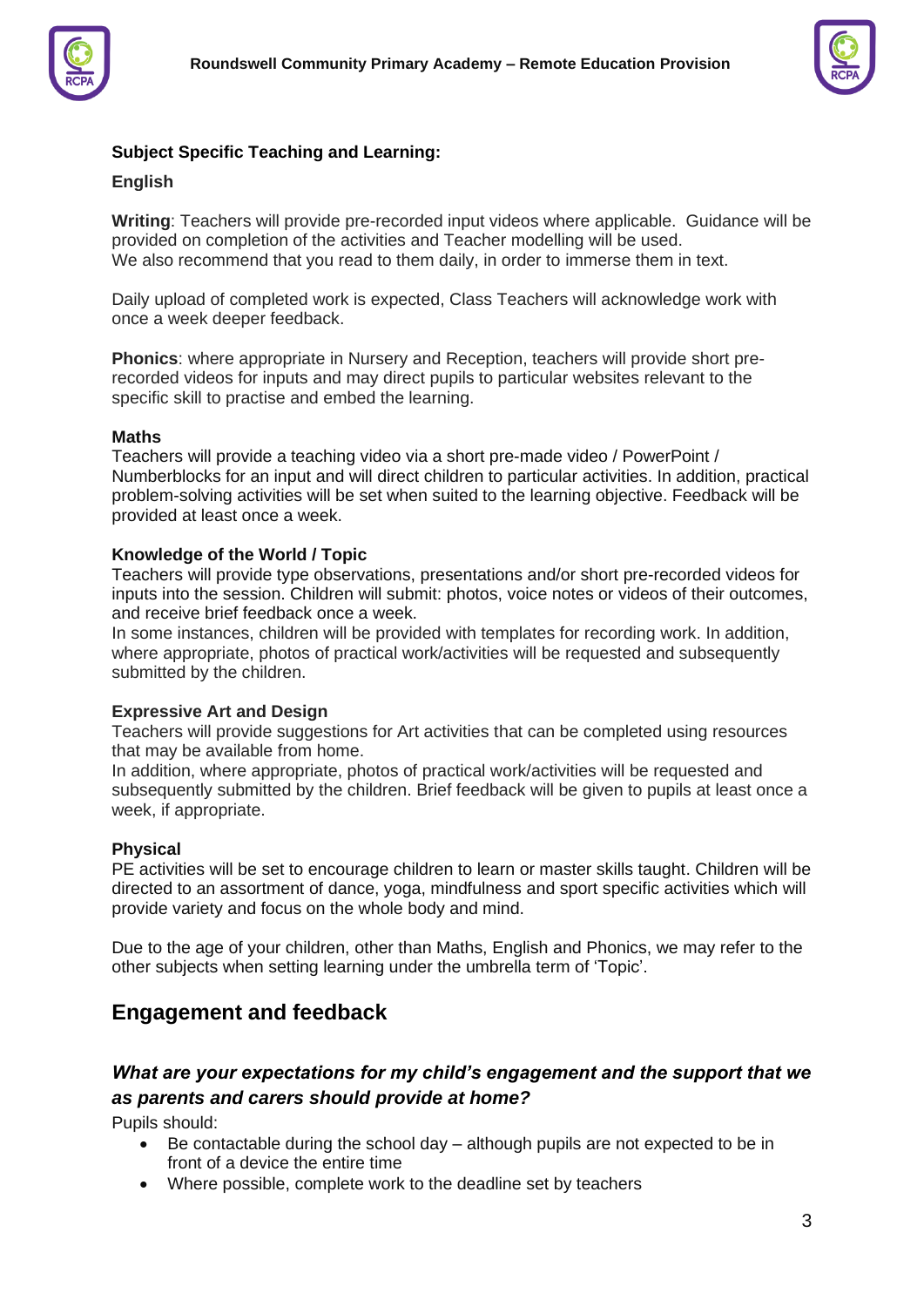



- Seek help if they need it, from teachers or teaching assistants via you, the parent
- Alert teachers if they are not able to complete work

Parents should:

- Make the school aware if their child is sick or otherwise cannot complete work
- Help 'set-up' your child in the morning, support them wherever and whenever you can and as best as you can.
- Seek help from the school if they need it
- Be respectful when making any complaints or concerns known to staff

### *How will you check whether my child is engaging with their work and how will I be informed if there are concerns?*

Your child's work will be monitored on a daily basis and if the teacher has received no work, you will be contacted by Tapestry or email on that day to offer support. This contact may be followed up the next day with a telephone call from the teacher or an appropriate member of staff.

## *How will you assess my child's work and progress?*

Feedback can take many forms and may not always mean extensive written comments for individual children. For example, whole-class feedback is also a valid and effective method.

- Feedback will be given in a number of ways; teachers will choose the most appropriate form of feedback for the activity in question. The teacher may message the feedback to children directly via Tapestry. For some children, the feedback may be given face to face (virtual call) or a telephone call. For some pieces of work, it will be 'liked' to show the teacher has read it. If appropriate, the class teacher may return the marked work either as a photograph uploaded onto Tapestry or the document itself.
- The pupils are encouraged to upload their Maths and English work if possible that day. This enables the teachers to adapt their daily planning as necessary, responding to misconceptions and the needs of their class / individual children. If uploaded that day, the class teacher will be able to look at the work and give timely feedback where appropriate. Pupils can then access their feedback before they start the next day's learning. Teachers will give short feedback for Maths and/or English daily if appropriate. Topic lessons will be reviewed and feedback given once a week as will daily practice activities. All work, whether completed within the suggested time or after, will be read by teachers and pupils will receive written feedback a minimum of once a week for Maths, English and Topic.

## **Additional support for pupils with particular needs**

## *How will you work with me to help my child who needs additional support from adults at home to access remote education?*

We recognise that some pupils, for example some pupils with special educational needs and disabilities (SEND), may not be able to access remote education without additional support from adults at home. We acknowledge the difficulties this may place on families, and we will work with parents and carers to support those pupils in the following ways: